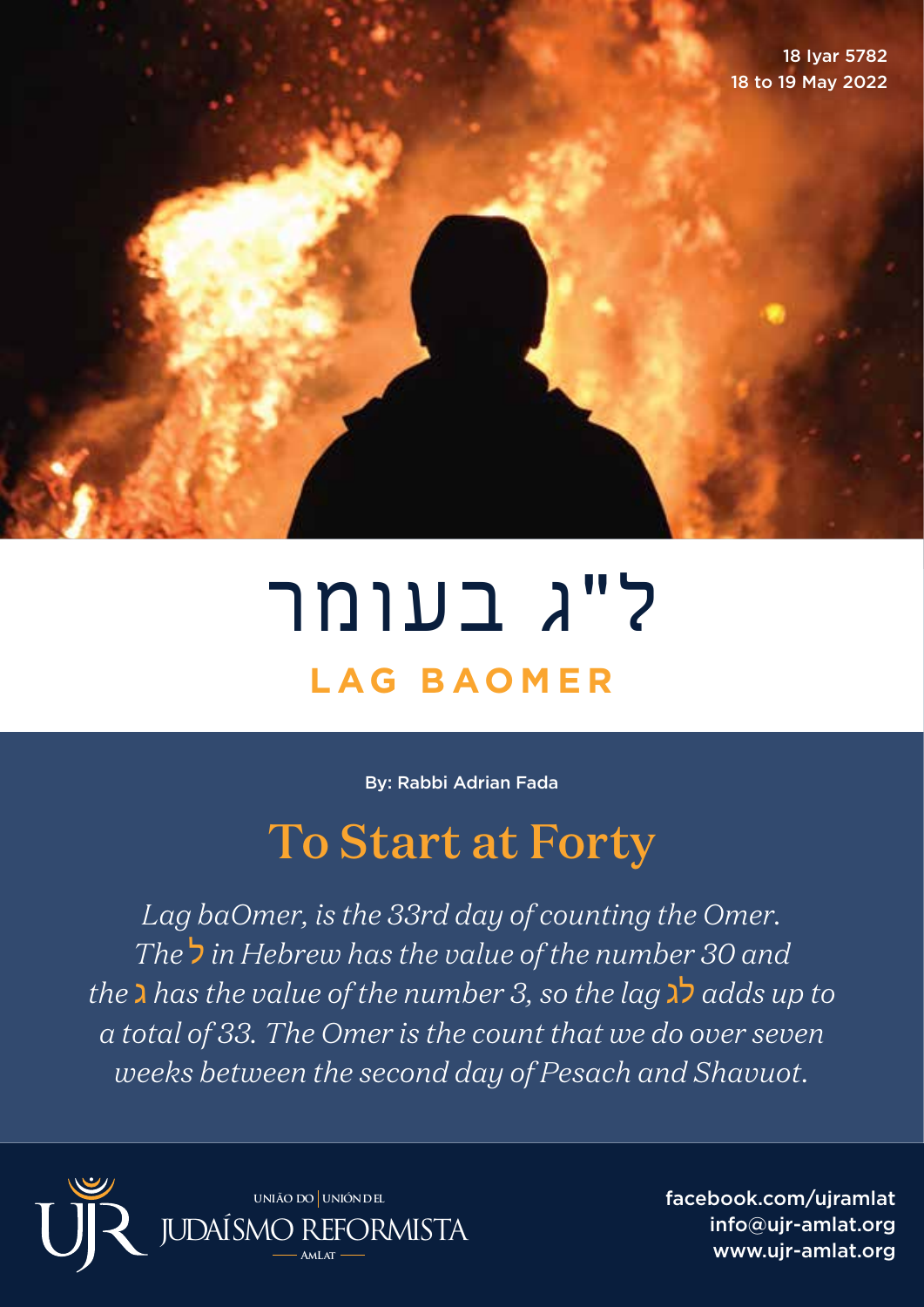*This day is very particular to our tradition as it has a very deep and mystical meaning. On this day we remember several events that happened in our history. We prepare ourselves to receive the Sefer Torah, and it reminds us of the strength of that day. It commemorates the times when offerings of wheat and barley were brought to the Holy Temple.*

*We remember the death of Rabbi Akiva's disciples, a great human and cultural loss, as the Talmud says that 24,000 students lost their lives. On this day we remember that the tragedy was interrupted.*

> *On this day we also remember the death of Rabbi Shimon Bar Yochai, a prominent disciple of Rabbi Akiva, creator of the Zohar, a book that tells us about Jewish mysticism.*

*When Rabbi Bar Yochai realized that his death was near, he revealed much of the knowledge he had about mystical Kabbalah, and for this reason, bonfires are lit on his birthday, as a symbol of the light of all wisdom that has been revealed. In the same way, he asked that the day of his death be a day of joy, because on that day his soul was united to God, and so, instead of mourning, we have a great feast.*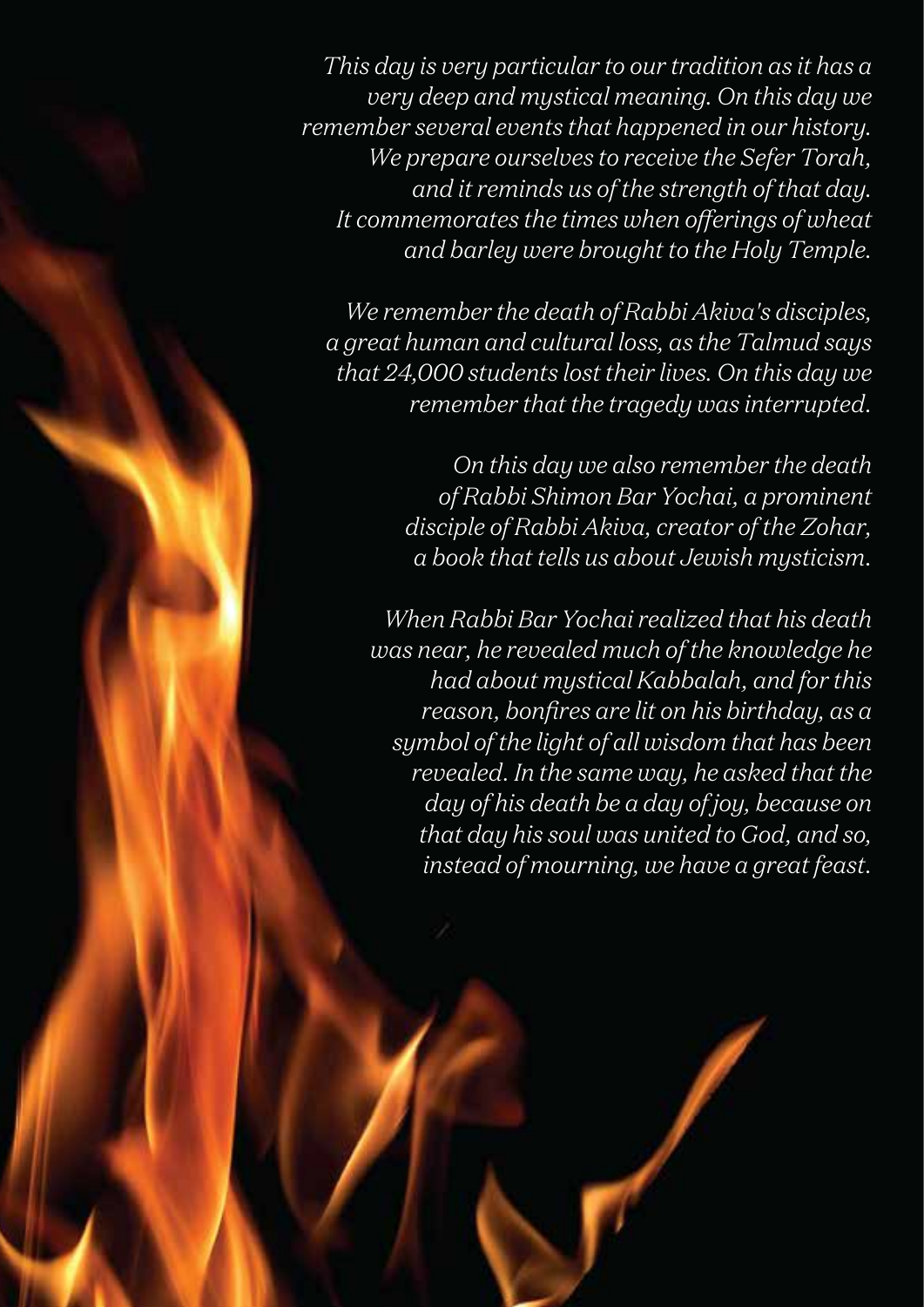

*On this occasion I want to talk a little about Rabbi Akiva, who teaches us that there is always time to start over.*

*Rabbi Akiva renewed his life at the age of 40. At that age, Akiva Ben Yosef knew nothing about Judaism in general and Torah in particular. He could neither read nor write. It is when he meets his wife Rachel that he decides to start studying.*

*But the big question that Rabbi Akiva asked himself was whether it was not too late to start studying at forty, to seek a change in his life.*

*An event he witnessed gave his life a new twist to seeing things from another place.*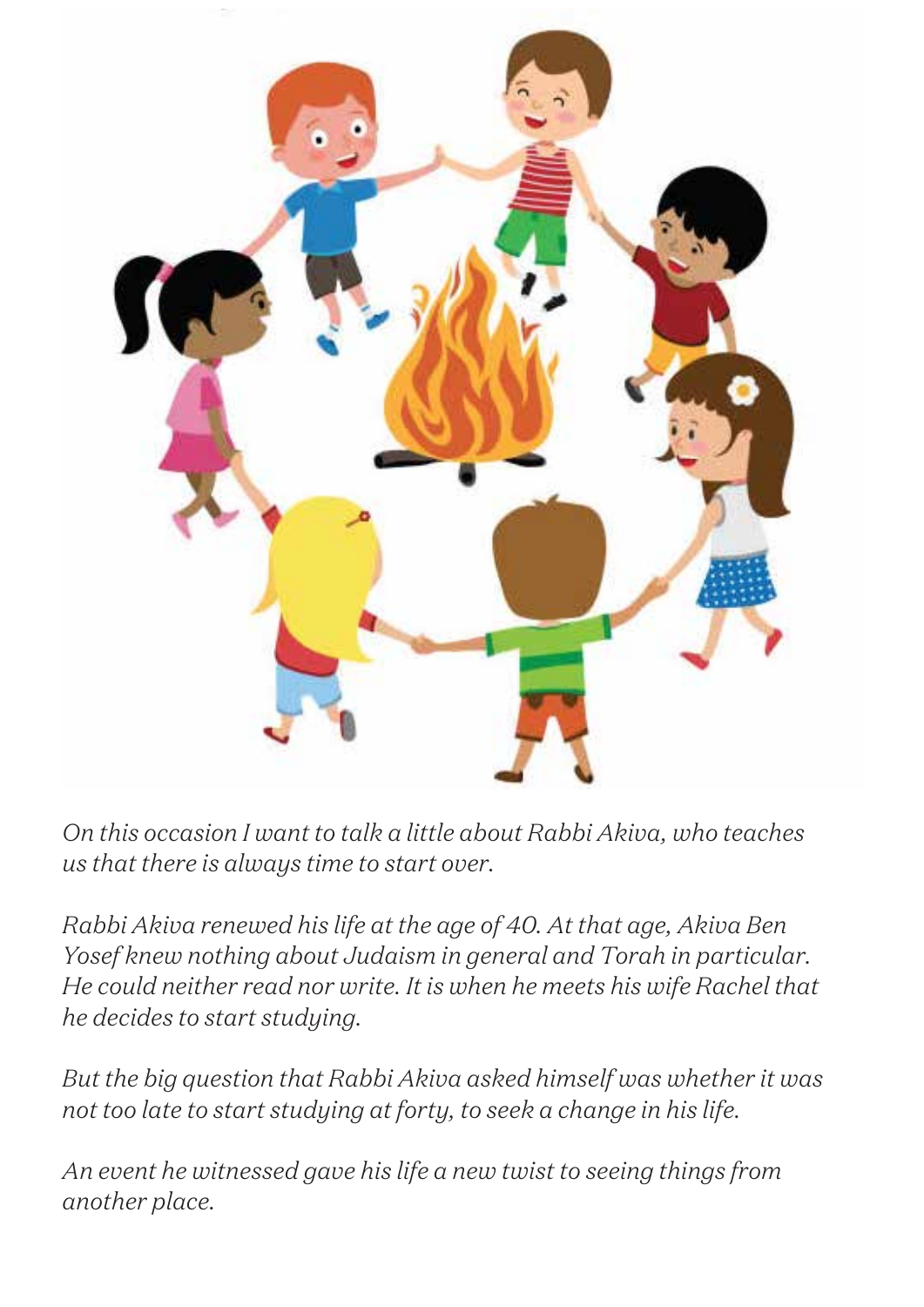*Akiva comes across a rock with a hole going from one side to the other. He cannot find an explanation for this strange phenomenon until he sees a drop of water fall onto the stone. The steady, continuous drip finally managed to pierce the rock; the water had managed to break the stone. If water could penetrate the stony hardness, the words of the Torah could penetrate his ignorant and not-so-young heart. But this episode leaves Akiva with one more lesson.*



*Undoubtedly, there was a first drop, the one without which the following would not have been possible, without which the perforation itself would not have existed.*

*That first drop that didn't seem to make a dent actually had an effect. Otherwise, the second drop would have meant the same thing as the first: nothing. Here is the relevance of the "first drop", the one that starts the process, the one that starts to pierce the stone. This is the importance of the "first step".*